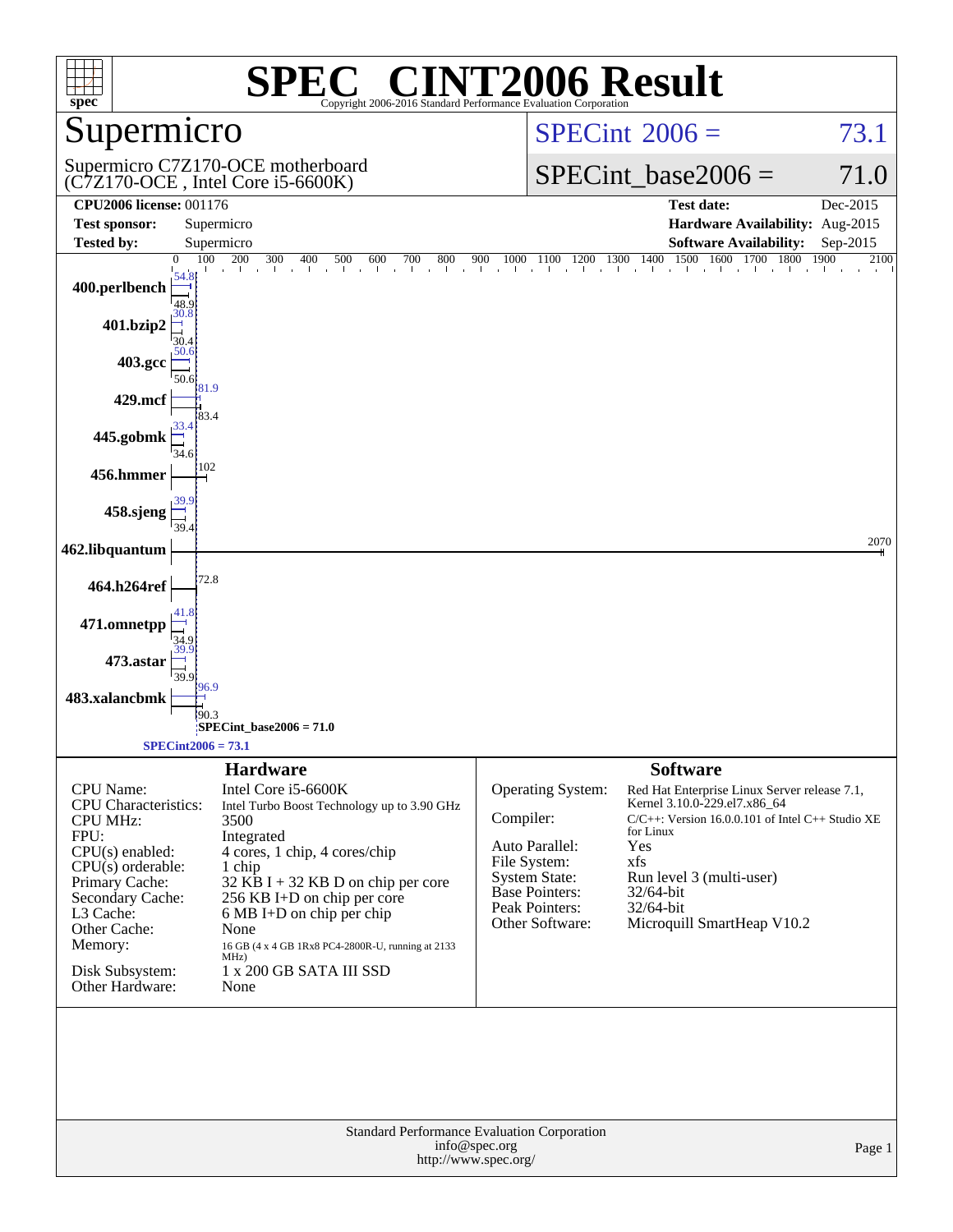

### Supermicro

(C7Z170-OCE , Intel Core i5-6600K) Supermicro C7Z170-OCE motherboard  $SPECint2006 = 73.1$  $SPECint2006 = 73.1$ 

## SPECint base2006 =  $71.0$

**[CPU2006 license:](http://www.spec.org/auto/cpu2006/Docs/result-fields.html#CPU2006license)** 001176 **[Test date:](http://www.spec.org/auto/cpu2006/Docs/result-fields.html#Testdate)** Dec-2015 **[Test sponsor:](http://www.spec.org/auto/cpu2006/Docs/result-fields.html#Testsponsor)** Supermicro **[Hardware Availability:](http://www.spec.org/auto/cpu2006/Docs/result-fields.html#HardwareAvailability)** Aug-2015 **[Tested by:](http://www.spec.org/auto/cpu2006/Docs/result-fields.html#Testedby)** Supermicro **Supermicro [Software Availability:](http://www.spec.org/auto/cpu2006/Docs/result-fields.html#SoftwareAvailability)** Sep-2015

#### **[Results Table](http://www.spec.org/auto/cpu2006/Docs/result-fields.html#ResultsTable)**

|                    |                | <b>Base</b><br><b>Peak</b> |                |              |                |              |                |              |                |              |                |              |
|--------------------|----------------|----------------------------|----------------|--------------|----------------|--------------|----------------|--------------|----------------|--------------|----------------|--------------|
| <b>Benchmark</b>   | <b>Seconds</b> | Ratio                      | <b>Seconds</b> | <b>Ratio</b> | <b>Seconds</b> | <b>Ratio</b> | <b>Seconds</b> | <b>Ratio</b> | <b>Seconds</b> | <b>Ratio</b> | <b>Seconds</b> | <b>Ratio</b> |
| 400.perlbench      | 198            | 49.3                       | 200            | 48.8         | <b>200</b>     | 48.9         | 178            | 54.8         | 178            | 54.8         | 177            | 55.2         |
| 401.bzip2          | 318            | 30.4                       | 318            | 30.4         | 317            | 30.5         | 313            | 30.8         | 313            | 30.8         | 313            | 30.8         |
| $403.\mathrm{gcc}$ | 159            | 50.6                       | 159            | 50.6         | 160            | 50.5         | <u>159</u>     | 50.6         | 159            | 50.6         | 158            | 50.8         |
| $429$ .mcf         | 108            | 84.4                       | 109            | 83.4         | 110            | 82.6         | 110            | 82.9         | <u>111</u>     | <u>81.9</u>  | 112            | 81.8         |
| $445$ .gobmk       | 303            | 34.6                       | 303            | 34.7         | 303            | 34.6         | 314            | 33.5         | 314            | 33.4         | <u>314</u>     | 33.4         |
| $456.$ hmmer       | 91.3           | 102                        | 91.3           | 102          | 91.4           | 102          | 91.3           | 102          | 91.3           | 102          | 91.4           | 102          |
| $458$ .sjeng       | 307            | 39.4                       | 307            | 39.4         | 307            | 39.3         | 303            | 39.9         | 303            | 40.0         | 303            | 39.9         |
| 462.libquantum     | 9.99           | 2070                       | 10.0           | 2070         | 10.0           | 2060         | 9.99           | 2070         | <b>10.0</b>    | 2070         | 10.0           | 2060         |
| 464.h264ref        | 304            | 72.8                       | 304            | 72.8         | 304            | 72.9         | 304            | 72.8         | 304            | 72.8         | 304            | 72.9         |
| 471.omnetpp        | 179            | 35.0                       | 180            | 34.7         | 179            | 34.9         | 150            | 41.7         | 150            | 41.8         | 149            | 42.0         |
| $473$ . astar      | 175            | 40.1                       | 176            | 39.8         | 176            | 39.9         | <u>176</u>     | 39.9         | 177            | 39.6         | 175            | 40.0         |
| 483.xalancbmk      | 76.4           | 90.3                       | 76.3           | 90.4         | 76.6           | 90.1         | 71.2           | 96.9         | 71.0           | 97.2         | 71.4           | 96.7         |
| $\mathbf{r}$       | $\mathbf{1}$ . |                            |                |              |                |              |                | $\cdot$      | $\cdot$        |              |                |              |

Results appear in the [order in which they were run.](http://www.spec.org/auto/cpu2006/Docs/result-fields.html#RunOrder) Bold underlined text [indicates a median measurement.](http://www.spec.org/auto/cpu2006/Docs/result-fields.html#Median)

### **[Submit Notes](http://www.spec.org/auto/cpu2006/Docs/result-fields.html#SubmitNotes)**

The config file option 'submit' was used.

### **[Operating System Notes](http://www.spec.org/auto/cpu2006/Docs/result-fields.html#OperatingSystemNotes)**

Stack size set to unlimited using "ulimit -s unlimited"

### **[Platform Notes](http://www.spec.org/auto/cpu2006/Docs/result-fields.html#PlatformNotes)**

 As tested, the system used a Supermicro CSE-743TQ-1200B-SQ chassis. The chassis is confugured with a PWS-1K25P-PQ power supply, 1 SNK-P0051AP4 heatsink, as well as 1 FAN-0103L4 rear fan and 2 FAN-0104L4 chassis fan. Sysinfo program /usr/cpu2006/config/sysinfo.rev6914 \$Rev: 6914 \$ \$Date:: 2014-06-25 #\$ e3fbb8667b5a285932ceab81e28219e1 running on C7Z170-01 Thu Dec 31 03:52:20 2015

 This section contains SUT (System Under Test) info as seen by some common utilities. To remove or add to this section, see: <http://www.spec.org/cpu2006/Docs/config.html#sysinfo>

 From /proc/cpuinfo model name : Intel(R) Core(TM) i5-6600K CPU @ 3.50GHz 1 "physical id"s (chips) 4 "processors" cores, siblings (Caution: counting these is hw and system dependent. The following excerpts from /proc/cpuinfo might not be reliable. Use with caution.) cpu cores : 4

Continued on next page

Standard Performance Evaluation Corporation [info@spec.org](mailto:info@spec.org) <http://www.spec.org/>

Page 2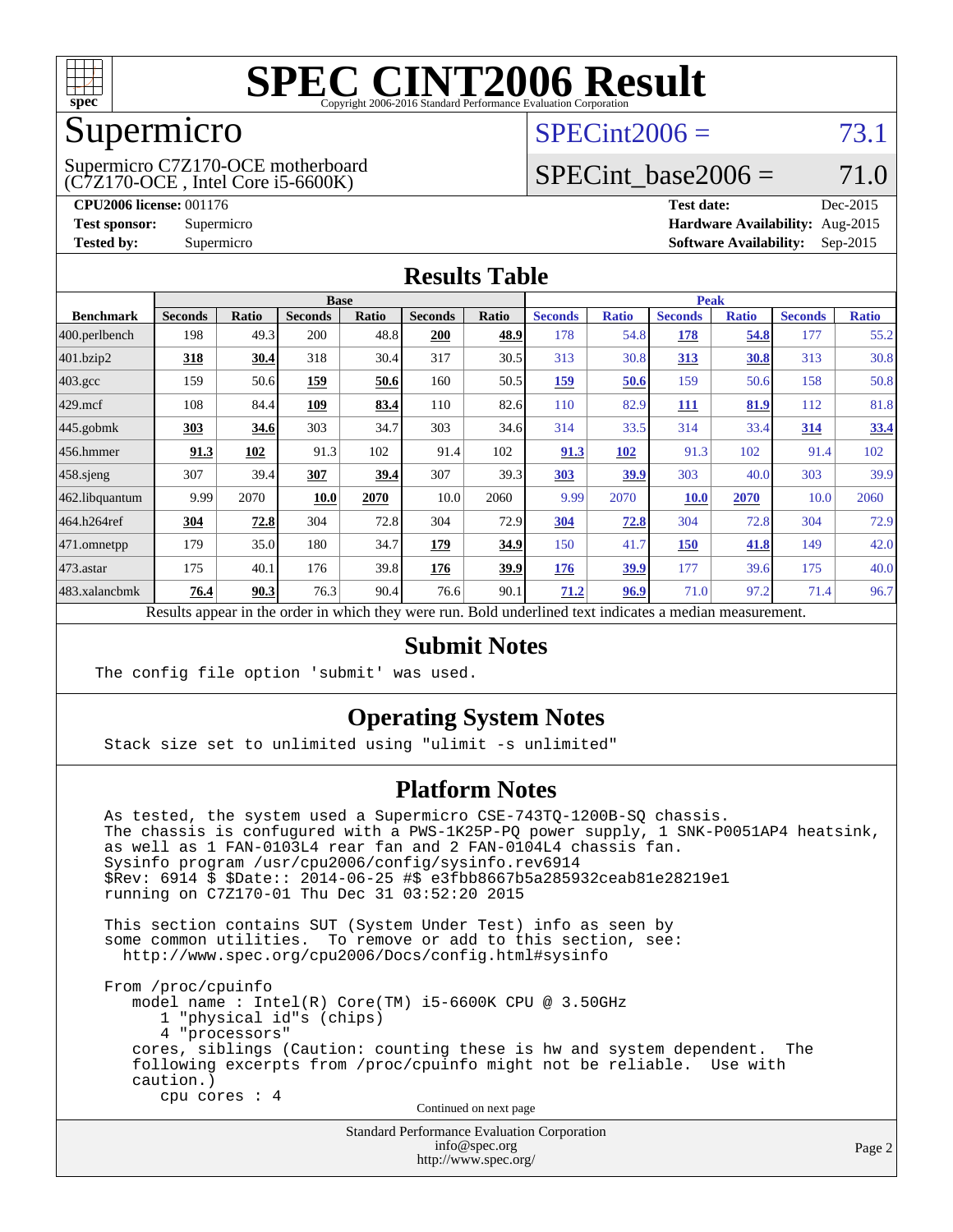

### Supermicro

 $SPECint2006 = 73.1$  $SPECint2006 = 73.1$ 

(C7Z170-OCE , Intel Core i5-6600K) Supermicro C7Z170-OCE motherboard  $SPECTnt\_base2006 = 71.0$ 

**[CPU2006 license:](http://www.spec.org/auto/cpu2006/Docs/result-fields.html#CPU2006license)** 001176 **[Test date:](http://www.spec.org/auto/cpu2006/Docs/result-fields.html#Testdate)** Dec-2015 **[Test sponsor:](http://www.spec.org/auto/cpu2006/Docs/result-fields.html#Testsponsor)** Supermicro **[Hardware Availability:](http://www.spec.org/auto/cpu2006/Docs/result-fields.html#HardwareAvailability)** Aug-2015 **[Tested by:](http://www.spec.org/auto/cpu2006/Docs/result-fields.html#Testedby)** Supermicro **Supermicro [Software Availability:](http://www.spec.org/auto/cpu2006/Docs/result-fields.html#SoftwareAvailability)** Sep-2015

#### **[Platform Notes \(Continued\)](http://www.spec.org/auto/cpu2006/Docs/result-fields.html#PlatformNotes)**

 siblings : 4 physical 0: cores 0 1 2 3 cache size : 6144 KB From /proc/meminfo<br>MemTotal: 16206804 kB HugePages\_Total: 0<br>Hugepagesize: 2048 kB Hugepagesize: From /etc/\*release\* /etc/\*version\* os-release: NAME="Red Hat Enterprise Linux Server" VERSION="7.1 (Maipo)" ID="rhel" ID\_LIKE="fedora" VERSION\_ID="7.1" PRETTY\_NAME="Red Hat Enterprise Linux Server 7.1 (Maipo)" ANSI\_COLOR="0;31" CPE\_NAME="cpe:/o:redhat:enterprise\_linux:7.1:GA:server" redhat-release: Red Hat Enterprise Linux Server release 7.1 (Maipo) system-release: Red Hat Enterprise Linux Server release 7.1 (Maipo) system-release-cpe: cpe:/o:redhat:enterprise\_linux:7.1:ga:server uname -a: Linux C7Z170-01 3.10.0-229.el7.x86\_64 #1 SMP Thu Jan 29 18:37:38 EST 2015 x86\_64 x86\_64 x86\_64 GNU/Linux run-level 3 Dec 31 03:26 SPEC is set to: /usr/cpu2006 Filesystem Type Size Used Avail Use% Mounted on<br>
/dev/sda2 xfs 183G 32G 151G 18% / /dev/sda2 xfs 183G 32G 151G 18% / Additional information from dmidecode: Warning: Use caution when you interpret this section. The 'dmidecode' program reads system data which is "intended to allow hardware to be accurately determined", but the intent may not be met, as there are frequent changes to hardware, firmware, and the "DMTF SMBIOS" standard. BIOS American Megatrends Inc. 1.0 12/14/2015 Memory: 4x 0420 F4-2800C16-4GRK 4 GB 1 rank 2133 MHz (End of data from sysinfo program) **[General Notes](http://www.spec.org/auto/cpu2006/Docs/result-fields.html#GeneralNotes)**

Environment variables set by runspec before the start of the run: KMP\_AFFINITY = "granularity=fine,scatter" LD\_LIBRARY\_PATH = "/usr/cpu2006/libs/32:/usr/cpu2006/libs/64:/usr/cpu2006/sh" OMP\_NUM\_THREADS = "4"

Continued on next page

Standard Performance Evaluation Corporation [info@spec.org](mailto:info@spec.org) <http://www.spec.org/>

Page 3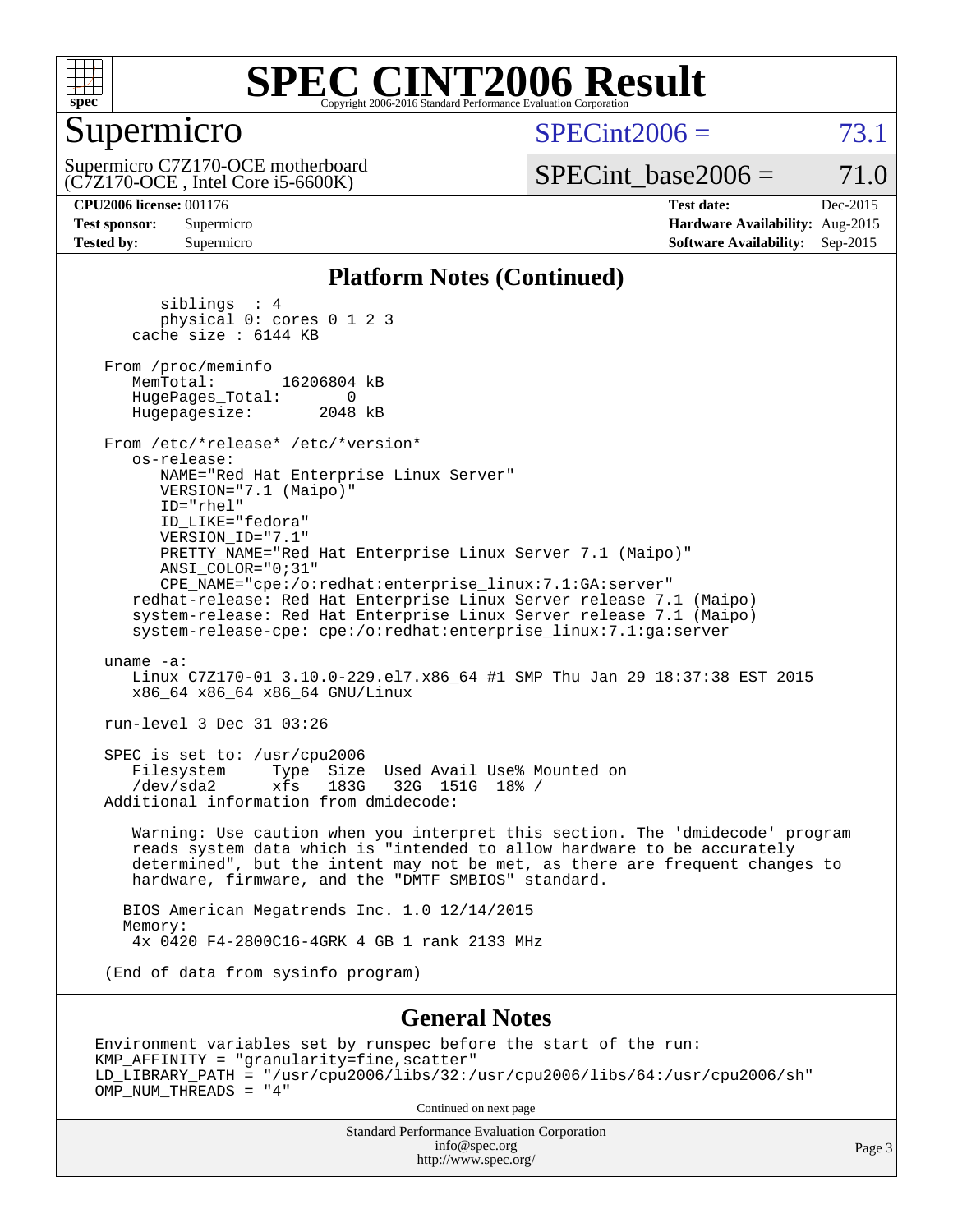

### Supermicro

 $SPECint2006 = 73.1$  $SPECint2006 = 73.1$ 

(C7Z170-OCE , Intel Core i5-6600K) Supermicro C7Z170-OCE motherboard SPECint base2006 =  $71.0$ 

**[CPU2006 license:](http://www.spec.org/auto/cpu2006/Docs/result-fields.html#CPU2006license)** 001176 **[Test date:](http://www.spec.org/auto/cpu2006/Docs/result-fields.html#Testdate)** Dec-2015 **[Test sponsor:](http://www.spec.org/auto/cpu2006/Docs/result-fields.html#Testsponsor)** Supermicro **[Hardware Availability:](http://www.spec.org/auto/cpu2006/Docs/result-fields.html#HardwareAvailability)** Aug-2015 **[Tested by:](http://www.spec.org/auto/cpu2006/Docs/result-fields.html#Testedby)** Supermicro **Supermicro [Software Availability:](http://www.spec.org/auto/cpu2006/Docs/result-fields.html#SoftwareAvailability)** Sep-2015

### **[General Notes \(Continued\)](http://www.spec.org/auto/cpu2006/Docs/result-fields.html#GeneralNotes)**

 Binaries compiled on a system with 1x Intel Core i5-4670K CPU + 32GB memory using RedHat EL 7.1 Transparent Huge Pages enabled with: echo always > /sys/kernel/mm/transparent\_hugepage/enabled

### **[Base Compiler Invocation](http://www.spec.org/auto/cpu2006/Docs/result-fields.html#BaseCompilerInvocation)**

[C benchmarks](http://www.spec.org/auto/cpu2006/Docs/result-fields.html#Cbenchmarks):<br> $\frac{1}{2}$ cc  $-m64$ 

[C++ benchmarks:](http://www.spec.org/auto/cpu2006/Docs/result-fields.html#CXXbenchmarks) [icpc -m64](http://www.spec.org/cpu2006/results/res2016q1/cpu2006-20160106-38550.flags.html#user_CXXbase_intel_icpc_64bit_fc66a5337ce925472a5c54ad6a0de310)

### **[Base Portability Flags](http://www.spec.org/auto/cpu2006/Docs/result-fields.html#BasePortabilityFlags)**

 400.perlbench: [-DSPEC\\_CPU\\_LP64](http://www.spec.org/cpu2006/results/res2016q1/cpu2006-20160106-38550.flags.html#b400.perlbench_basePORTABILITY_DSPEC_CPU_LP64) [-DSPEC\\_CPU\\_LINUX\\_X64](http://www.spec.org/cpu2006/results/res2016q1/cpu2006-20160106-38550.flags.html#b400.perlbench_baseCPORTABILITY_DSPEC_CPU_LINUX_X64) 401.bzip2: [-DSPEC\\_CPU\\_LP64](http://www.spec.org/cpu2006/results/res2016q1/cpu2006-20160106-38550.flags.html#suite_basePORTABILITY401_bzip2_DSPEC_CPU_LP64) 403.gcc: [-DSPEC\\_CPU\\_LP64](http://www.spec.org/cpu2006/results/res2016q1/cpu2006-20160106-38550.flags.html#suite_basePORTABILITY403_gcc_DSPEC_CPU_LP64) 429.mcf: [-DSPEC\\_CPU\\_LP64](http://www.spec.org/cpu2006/results/res2016q1/cpu2006-20160106-38550.flags.html#suite_basePORTABILITY429_mcf_DSPEC_CPU_LP64) 445.gobmk: [-DSPEC\\_CPU\\_LP64](http://www.spec.org/cpu2006/results/res2016q1/cpu2006-20160106-38550.flags.html#suite_basePORTABILITY445_gobmk_DSPEC_CPU_LP64) 456.hmmer: [-DSPEC\\_CPU\\_LP64](http://www.spec.org/cpu2006/results/res2016q1/cpu2006-20160106-38550.flags.html#suite_basePORTABILITY456_hmmer_DSPEC_CPU_LP64) 458.sjeng: [-DSPEC\\_CPU\\_LP64](http://www.spec.org/cpu2006/results/res2016q1/cpu2006-20160106-38550.flags.html#suite_basePORTABILITY458_sjeng_DSPEC_CPU_LP64) 462.libquantum: [-DSPEC\\_CPU\\_LP64](http://www.spec.org/cpu2006/results/res2016q1/cpu2006-20160106-38550.flags.html#suite_basePORTABILITY462_libquantum_DSPEC_CPU_LP64) [-DSPEC\\_CPU\\_LINUX](http://www.spec.org/cpu2006/results/res2016q1/cpu2006-20160106-38550.flags.html#b462.libquantum_baseCPORTABILITY_DSPEC_CPU_LINUX) 464.h264ref: [-DSPEC\\_CPU\\_LP64](http://www.spec.org/cpu2006/results/res2016q1/cpu2006-20160106-38550.flags.html#suite_basePORTABILITY464_h264ref_DSPEC_CPU_LP64) 471.omnetpp: [-DSPEC\\_CPU\\_LP64](http://www.spec.org/cpu2006/results/res2016q1/cpu2006-20160106-38550.flags.html#suite_basePORTABILITY471_omnetpp_DSPEC_CPU_LP64) 473.astar: [-DSPEC\\_CPU\\_LP64](http://www.spec.org/cpu2006/results/res2016q1/cpu2006-20160106-38550.flags.html#suite_basePORTABILITY473_astar_DSPEC_CPU_LP64) 483.xalancbmk: [-DSPEC\\_CPU\\_LP64](http://www.spec.org/cpu2006/results/res2016q1/cpu2006-20160106-38550.flags.html#suite_basePORTABILITY483_xalancbmk_DSPEC_CPU_LP64) [-DSPEC\\_CPU\\_LINUX](http://www.spec.org/cpu2006/results/res2016q1/cpu2006-20160106-38550.flags.html#b483.xalancbmk_baseCXXPORTABILITY_DSPEC_CPU_LINUX)

### **[Base Optimization Flags](http://www.spec.org/auto/cpu2006/Docs/result-fields.html#BaseOptimizationFlags)**

[C benchmarks](http://www.spec.org/auto/cpu2006/Docs/result-fields.html#Cbenchmarks):

[-xCORE-AVX2](http://www.spec.org/cpu2006/results/res2016q1/cpu2006-20160106-38550.flags.html#user_CCbase_f-xAVX2_5f5fc0cbe2c9f62c816d3e45806c70d7) [-ipo](http://www.spec.org/cpu2006/results/res2016q1/cpu2006-20160106-38550.flags.html#user_CCbase_f-ipo) [-O3](http://www.spec.org/cpu2006/results/res2016q1/cpu2006-20160106-38550.flags.html#user_CCbase_f-O3) [-no-prec-div](http://www.spec.org/cpu2006/results/res2016q1/cpu2006-20160106-38550.flags.html#user_CCbase_f-no-prec-div) [-parallel](http://www.spec.org/cpu2006/results/res2016q1/cpu2006-20160106-38550.flags.html#user_CCbase_f-parallel) [-opt-prefetch](http://www.spec.org/cpu2006/results/res2016q1/cpu2006-20160106-38550.flags.html#user_CCbase_f-opt-prefetch) [-auto-p32](http://www.spec.org/cpu2006/results/res2016q1/cpu2006-20160106-38550.flags.html#user_CCbase_f-auto-p32)

[C++ benchmarks:](http://www.spec.org/auto/cpu2006/Docs/result-fields.html#CXXbenchmarks)

[-xCORE-AVX2](http://www.spec.org/cpu2006/results/res2016q1/cpu2006-20160106-38550.flags.html#user_CXXbase_f-xAVX2_5f5fc0cbe2c9f62c816d3e45806c70d7) [-ipo](http://www.spec.org/cpu2006/results/res2016q1/cpu2006-20160106-38550.flags.html#user_CXXbase_f-ipo) [-O3](http://www.spec.org/cpu2006/results/res2016q1/cpu2006-20160106-38550.flags.html#user_CXXbase_f-O3) [-no-prec-div](http://www.spec.org/cpu2006/results/res2016q1/cpu2006-20160106-38550.flags.html#user_CXXbase_f-no-prec-div) [-opt-prefetch](http://www.spec.org/cpu2006/results/res2016q1/cpu2006-20160106-38550.flags.html#user_CXXbase_f-opt-prefetch) [-auto-p32](http://www.spec.org/cpu2006/results/res2016q1/cpu2006-20160106-38550.flags.html#user_CXXbase_f-auto-p32) [-Wl,-z,muldefs](http://www.spec.org/cpu2006/results/res2016q1/cpu2006-20160106-38550.flags.html#user_CXXbase_link_force_multiple1_74079c344b956b9658436fd1b6dd3a8a) [-L/sh -lsmartheap64](http://www.spec.org/cpu2006/results/res2016q1/cpu2006-20160106-38550.flags.html#user_CXXbase_SmartHeap64_ed4ef857ce90951921efb0d91eb88472)

### **[Base Other Flags](http://www.spec.org/auto/cpu2006/Docs/result-fields.html#BaseOtherFlags)**

[C benchmarks](http://www.spec.org/auto/cpu2006/Docs/result-fields.html#Cbenchmarks):

403.gcc: [-Dalloca=\\_alloca](http://www.spec.org/cpu2006/results/res2016q1/cpu2006-20160106-38550.flags.html#b403.gcc_baseEXTRA_CFLAGS_Dalloca_be3056838c12de2578596ca5467af7f3)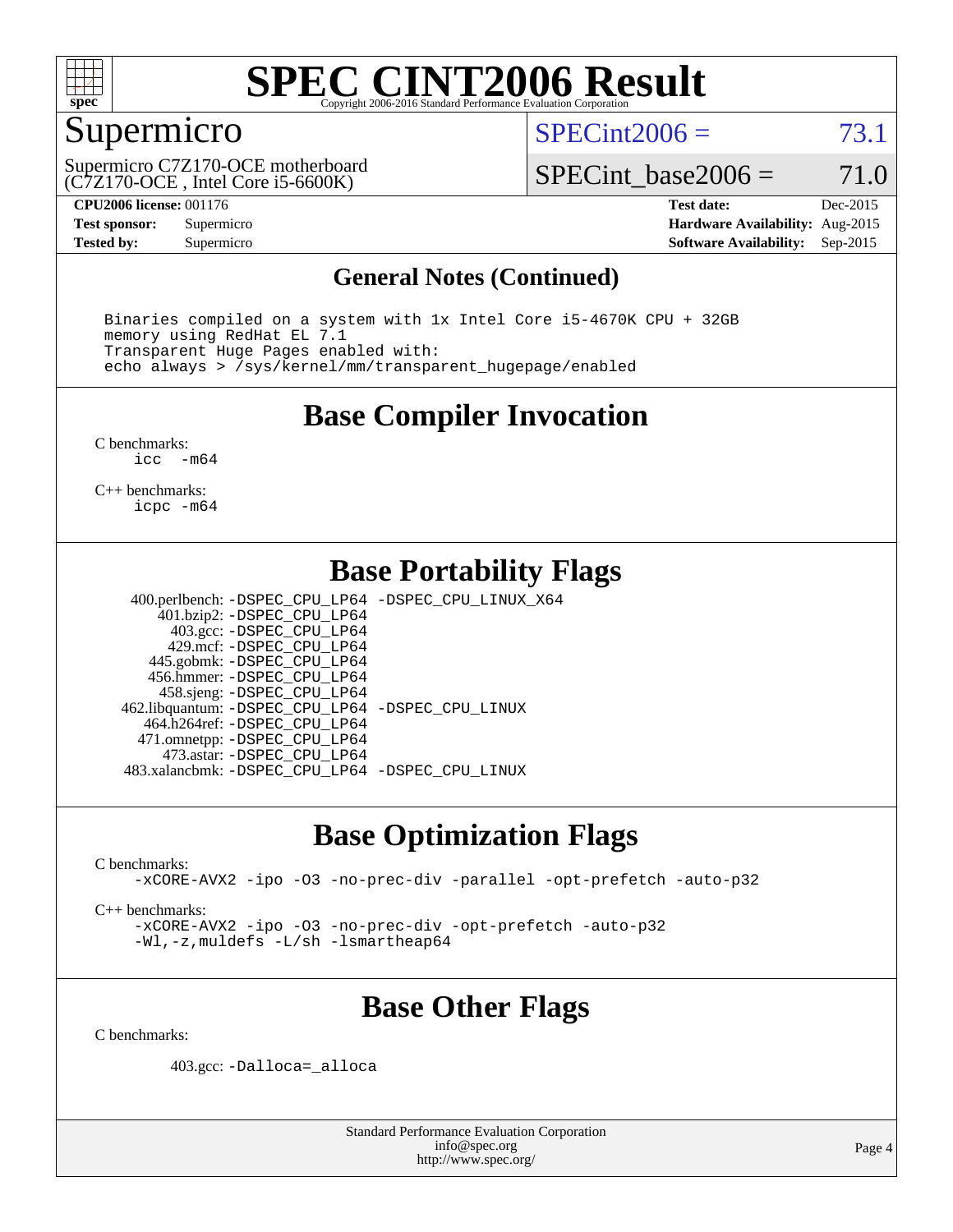

### Supermicro

 $SPECint2006 = 73.1$  $SPECint2006 = 73.1$ 

(C7Z170-OCE , Intel Core i5-6600K) Supermicro C7Z170-OCE motherboard

SPECint base2006 =  $71.0$ 

**[CPU2006 license:](http://www.spec.org/auto/cpu2006/Docs/result-fields.html#CPU2006license)** 001176 **[Test date:](http://www.spec.org/auto/cpu2006/Docs/result-fields.html#Testdate)** Dec-2015 **[Test sponsor:](http://www.spec.org/auto/cpu2006/Docs/result-fields.html#Testsponsor)** Supermicro **[Hardware Availability:](http://www.spec.org/auto/cpu2006/Docs/result-fields.html#HardwareAvailability)** Aug-2015 **[Tested by:](http://www.spec.org/auto/cpu2006/Docs/result-fields.html#Testedby)** Supermicro **Supermicro [Software Availability:](http://www.spec.org/auto/cpu2006/Docs/result-fields.html#SoftwareAvailability)** Sep-2015

### **[Peak Compiler Invocation](http://www.spec.org/auto/cpu2006/Docs/result-fields.html#PeakCompilerInvocation)**

[C benchmarks \(except as noted below\)](http://www.spec.org/auto/cpu2006/Docs/result-fields.html#Cbenchmarksexceptasnotedbelow): icc  $-m64$ 

400.perlbench: [icc -m32 -L/opt/intel/compilers\\_and\\_libraries\\_2016/linux/compiler/lib/ia32\\_lin](http://www.spec.org/cpu2006/results/res2016q1/cpu2006-20160106-38550.flags.html#user_peakCCLD400_perlbench_intel_icc_e10256ba5924b668798078a321b0cb3f)

445.gobmk: [icc -m32 -L/opt/intel/compilers\\_and\\_libraries\\_2016/linux/compiler/lib/ia32\\_lin](http://www.spec.org/cpu2006/results/res2016q1/cpu2006-20160106-38550.flags.html#user_peakCCLD445_gobmk_intel_icc_e10256ba5924b668798078a321b0cb3f)

[C++ benchmarks \(except as noted below\):](http://www.spec.org/auto/cpu2006/Docs/result-fields.html#CXXbenchmarksexceptasnotedbelow)

[icpc -m32 -L/opt/intel/compilers\\_and\\_libraries\\_2016/linux/compiler/lib/ia32\\_lin](http://www.spec.org/cpu2006/results/res2016q1/cpu2006-20160106-38550.flags.html#user_CXXpeak_intel_icpc_b4f50a394bdb4597aa5879c16bc3f5c5)

473.astar: [icpc -m64](http://www.spec.org/cpu2006/results/res2016q1/cpu2006-20160106-38550.flags.html#user_peakCXXLD473_astar_intel_icpc_64bit_fc66a5337ce925472a5c54ad6a0de310)

### **[Peak Portability Flags](http://www.spec.org/auto/cpu2006/Docs/result-fields.html#PeakPortabilityFlags)**

 400.perlbench: [-D\\_FILE\\_OFFSET\\_BITS=64](http://www.spec.org/cpu2006/results/res2016q1/cpu2006-20160106-38550.flags.html#user_peakPORTABILITY400_perlbench_file_offset_bits_64_438cf9856305ebd76870a2c6dc2689ab) [-DSPEC\\_CPU\\_LINUX\\_IA32](http://www.spec.org/cpu2006/results/res2016q1/cpu2006-20160106-38550.flags.html#b400.perlbench_peakCPORTABILITY_DSPEC_CPU_LINUX_IA32) 401.bzip2: [-DSPEC\\_CPU\\_LP64](http://www.spec.org/cpu2006/results/res2016q1/cpu2006-20160106-38550.flags.html#suite_peakPORTABILITY401_bzip2_DSPEC_CPU_LP64) 403.gcc: [-DSPEC\\_CPU\\_LP64](http://www.spec.org/cpu2006/results/res2016q1/cpu2006-20160106-38550.flags.html#suite_peakPORTABILITY403_gcc_DSPEC_CPU_LP64) 429.mcf: [-DSPEC\\_CPU\\_LP64](http://www.spec.org/cpu2006/results/res2016q1/cpu2006-20160106-38550.flags.html#suite_peakPORTABILITY429_mcf_DSPEC_CPU_LP64) 445.gobmk: [-D\\_FILE\\_OFFSET\\_BITS=64](http://www.spec.org/cpu2006/results/res2016q1/cpu2006-20160106-38550.flags.html#user_peakPORTABILITY445_gobmk_file_offset_bits_64_438cf9856305ebd76870a2c6dc2689ab) 456.hmmer: [-DSPEC\\_CPU\\_LP64](http://www.spec.org/cpu2006/results/res2016q1/cpu2006-20160106-38550.flags.html#suite_peakPORTABILITY456_hmmer_DSPEC_CPU_LP64) 458.sjeng: [-DSPEC\\_CPU\\_LP64](http://www.spec.org/cpu2006/results/res2016q1/cpu2006-20160106-38550.flags.html#suite_peakPORTABILITY458_sjeng_DSPEC_CPU_LP64) 462.libquantum: [-DSPEC\\_CPU\\_LP64](http://www.spec.org/cpu2006/results/res2016q1/cpu2006-20160106-38550.flags.html#suite_peakPORTABILITY462_libquantum_DSPEC_CPU_LP64) [-DSPEC\\_CPU\\_LINUX](http://www.spec.org/cpu2006/results/res2016q1/cpu2006-20160106-38550.flags.html#b462.libquantum_peakCPORTABILITY_DSPEC_CPU_LINUX) 464.h264ref: [-DSPEC\\_CPU\\_LP64](http://www.spec.org/cpu2006/results/res2016q1/cpu2006-20160106-38550.flags.html#suite_peakPORTABILITY464_h264ref_DSPEC_CPU_LP64) 471.omnetpp: [-D\\_FILE\\_OFFSET\\_BITS=64](http://www.spec.org/cpu2006/results/res2016q1/cpu2006-20160106-38550.flags.html#user_peakPORTABILITY471_omnetpp_file_offset_bits_64_438cf9856305ebd76870a2c6dc2689ab) 473.astar: [-DSPEC\\_CPU\\_LP64](http://www.spec.org/cpu2006/results/res2016q1/cpu2006-20160106-38550.flags.html#suite_peakPORTABILITY473_astar_DSPEC_CPU_LP64) 483.xalancbmk: [-D\\_FILE\\_OFFSET\\_BITS=64](http://www.spec.org/cpu2006/results/res2016q1/cpu2006-20160106-38550.flags.html#user_peakPORTABILITY483_xalancbmk_file_offset_bits_64_438cf9856305ebd76870a2c6dc2689ab) [-DSPEC\\_CPU\\_LINUX](http://www.spec.org/cpu2006/results/res2016q1/cpu2006-20160106-38550.flags.html#b483.xalancbmk_peakCXXPORTABILITY_DSPEC_CPU_LINUX)

### **[Peak Optimization Flags](http://www.spec.org/auto/cpu2006/Docs/result-fields.html#PeakOptimizationFlags)**

[C benchmarks](http://www.spec.org/auto/cpu2006/Docs/result-fields.html#Cbenchmarks):

```
 400.perlbench: -xCORE-AVX2(pass 2) -prof-gen:threadsafe(pass 1)
             -i\text{po}(pass 2) -\overline{0}3(pass 2)-no-prec-div(pass 2)
             -par-num-threads=1(pass 1) -prof-use(pass 2) -opt-prefetch
             -ansi-alias
```
 401.bzip2: [-xCORE-AVX2](http://www.spec.org/cpu2006/results/res2016q1/cpu2006-20160106-38550.flags.html#user_peakPASS2_CFLAGSPASS2_LDCFLAGS401_bzip2_f-xAVX2_5f5fc0cbe2c9f62c816d3e45806c70d7)(pass 2) [-prof-gen:threadsafe](http://www.spec.org/cpu2006/results/res2016q1/cpu2006-20160106-38550.flags.html#user_peakPASS1_CFLAGSPASS1_LDCFLAGS401_bzip2_prof_gen_21a26eb79f378b550acd7bec9fe4467a)(pass 1)  $-i\text{po}(pass 2) -03(pass 2) -no-prec-div$  $-i\text{po}(pass 2) -03(pass 2) -no-prec-div$ [-par-num-threads=1](http://www.spec.org/cpu2006/results/res2016q1/cpu2006-20160106-38550.flags.html#user_peakPASS1_CFLAGSPASS1_LDCFLAGS401_bzip2_par_num_threads_786a6ff141b4e9e90432e998842df6c2)(pass 1) [-prof-use](http://www.spec.org/cpu2006/results/res2016q1/cpu2006-20160106-38550.flags.html#user_peakPASS2_CFLAGSPASS2_LDCFLAGS401_bzip2_prof_use_bccf7792157ff70d64e32fe3e1250b55)(pass 2) [-auto-ilp32](http://www.spec.org/cpu2006/results/res2016q1/cpu2006-20160106-38550.flags.html#user_peakCOPTIMIZE401_bzip2_f-auto-ilp32) [-opt-prefetch](http://www.spec.org/cpu2006/results/res2016q1/cpu2006-20160106-38550.flags.html#user_peakCOPTIMIZE401_bzip2_f-opt-prefetch) [-ansi-alias](http://www.spec.org/cpu2006/results/res2016q1/cpu2006-20160106-38550.flags.html#user_peakCOPTIMIZE401_bzip2_f-ansi-alias)

 403.gcc: [-xCORE-AVX2](http://www.spec.org/cpu2006/results/res2016q1/cpu2006-20160106-38550.flags.html#user_peakCOPTIMIZE403_gcc_f-xAVX2_5f5fc0cbe2c9f62c816d3e45806c70d7) [-ipo](http://www.spec.org/cpu2006/results/res2016q1/cpu2006-20160106-38550.flags.html#user_peakCOPTIMIZE403_gcc_f-ipo) [-O3](http://www.spec.org/cpu2006/results/res2016q1/cpu2006-20160106-38550.flags.html#user_peakCOPTIMIZE403_gcc_f-O3) [-no-prec-div](http://www.spec.org/cpu2006/results/res2016q1/cpu2006-20160106-38550.flags.html#user_peakCOPTIMIZE403_gcc_f-no-prec-div) [-inline-calloc](http://www.spec.org/cpu2006/results/res2016q1/cpu2006-20160106-38550.flags.html#user_peakCOPTIMIZE403_gcc_f-inline-calloc) [-opt-malloc-options=3](http://www.spec.org/cpu2006/results/res2016q1/cpu2006-20160106-38550.flags.html#user_peakCOPTIMIZE403_gcc_f-opt-malloc-options_13ab9b803cf986b4ee62f0a5998c2238) [-auto-ilp32](http://www.spec.org/cpu2006/results/res2016q1/cpu2006-20160106-38550.flags.html#user_peakCOPTIMIZE403_gcc_f-auto-ilp32)

 429.mcf: [-xCORE-AVX2](http://www.spec.org/cpu2006/results/res2016q1/cpu2006-20160106-38550.flags.html#user_peakCOPTIMIZE429_mcf_f-xAVX2_5f5fc0cbe2c9f62c816d3e45806c70d7) [-ipo](http://www.spec.org/cpu2006/results/res2016q1/cpu2006-20160106-38550.flags.html#user_peakCOPTIMIZE429_mcf_f-ipo) [-O3](http://www.spec.org/cpu2006/results/res2016q1/cpu2006-20160106-38550.flags.html#user_peakCOPTIMIZE429_mcf_f-O3) [-no-prec-div](http://www.spec.org/cpu2006/results/res2016q1/cpu2006-20160106-38550.flags.html#user_peakCOPTIMIZE429_mcf_f-no-prec-div) [-parallel](http://www.spec.org/cpu2006/results/res2016q1/cpu2006-20160106-38550.flags.html#user_peakCOPTIMIZE429_mcf_f-parallel) [-opt-prefetch](http://www.spec.org/cpu2006/results/res2016q1/cpu2006-20160106-38550.flags.html#user_peakCOPTIMIZE429_mcf_f-opt-prefetch) [-auto-p32](http://www.spec.org/cpu2006/results/res2016q1/cpu2006-20160106-38550.flags.html#user_peakCOPTIMIZE429_mcf_f-auto-p32)

Continued on next page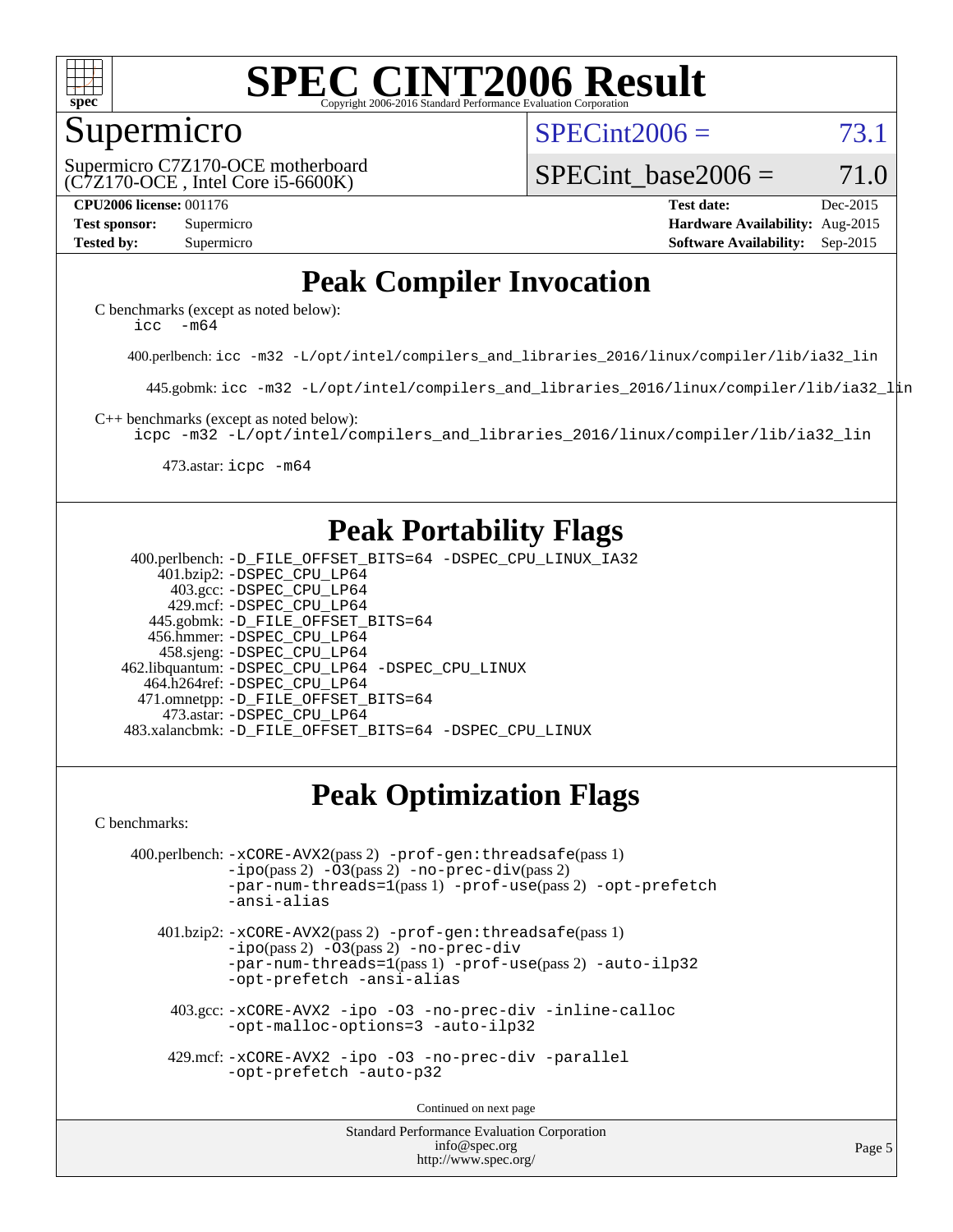

### Supermicro

 $SPECint2006 = 73.1$  $SPECint2006 = 73.1$ 

(C7Z170-OCE , Intel Core i5-6600K) Supermicro C7Z170-OCE motherboard

SPECint base2006 =  $71.0$ 

**[CPU2006 license:](http://www.spec.org/auto/cpu2006/Docs/result-fields.html#CPU2006license)** 001176 **[Test date:](http://www.spec.org/auto/cpu2006/Docs/result-fields.html#Testdate)** Dec-2015 **[Test sponsor:](http://www.spec.org/auto/cpu2006/Docs/result-fields.html#Testsponsor)** Supermicro **[Hardware Availability:](http://www.spec.org/auto/cpu2006/Docs/result-fields.html#HardwareAvailability)** Aug-2015 **[Tested by:](http://www.spec.org/auto/cpu2006/Docs/result-fields.html#Testedby)** Supermicro **Supermicro [Software Availability:](http://www.spec.org/auto/cpu2006/Docs/result-fields.html#SoftwareAvailability)** Sep-2015

## **[Peak Optimization Flags \(Continued\)](http://www.spec.org/auto/cpu2006/Docs/result-fields.html#PeakOptimizationFlags)**

 445.gobmk: [-xCORE-AVX2](http://www.spec.org/cpu2006/results/res2016q1/cpu2006-20160106-38550.flags.html#user_peakPASS2_CFLAGSPASS2_LDCFLAGS445_gobmk_f-xAVX2_5f5fc0cbe2c9f62c816d3e45806c70d7)(pass 2) [-prof-gen:threadsafe](http://www.spec.org/cpu2006/results/res2016q1/cpu2006-20160106-38550.flags.html#user_peakPASS1_CFLAGSPASS1_LDCFLAGS445_gobmk_prof_gen_21a26eb79f378b550acd7bec9fe4467a)(pass 1) [-prof-use](http://www.spec.org/cpu2006/results/res2016q1/cpu2006-20160106-38550.flags.html#user_peakPASS2_CFLAGSPASS2_LDCFLAGS445_gobmk_prof_use_bccf7792157ff70d64e32fe3e1250b55)(pass 2) [-par-num-threads=1](http://www.spec.org/cpu2006/results/res2016q1/cpu2006-20160106-38550.flags.html#user_peakPASS1_CFLAGSPASS1_LDCFLAGS445_gobmk_par_num_threads_786a6ff141b4e9e90432e998842df6c2)(pass 1) [-ansi-alias](http://www.spec.org/cpu2006/results/res2016q1/cpu2006-20160106-38550.flags.html#user_peakCOPTIMIZE445_gobmk_f-ansi-alias)

456.hmmer: basepeak = yes

 458.sjeng: [-xCORE-AVX2](http://www.spec.org/cpu2006/results/res2016q1/cpu2006-20160106-38550.flags.html#user_peakPASS2_CFLAGSPASS2_LDCFLAGS458_sjeng_f-xAVX2_5f5fc0cbe2c9f62c816d3e45806c70d7)(pass 2) [-prof-gen:threadsafe](http://www.spec.org/cpu2006/results/res2016q1/cpu2006-20160106-38550.flags.html#user_peakPASS1_CFLAGSPASS1_LDCFLAGS458_sjeng_prof_gen_21a26eb79f378b550acd7bec9fe4467a)(pass 1)  $-ipo(pass 2) -\overline{03(pass 2)}$  $-ipo(pass 2) -\overline{03(pass 2)}$  [-no-prec-div](http://www.spec.org/cpu2006/results/res2016q1/cpu2006-20160106-38550.flags.html#user_peakPASS2_CFLAGSPASS2_LDCFLAGS458_sjeng_f-no-prec-div)(pass 2) [-par-num-threads=1](http://www.spec.org/cpu2006/results/res2016q1/cpu2006-20160106-38550.flags.html#user_peakPASS1_CFLAGSPASS1_LDCFLAGS458_sjeng_par_num_threads_786a6ff141b4e9e90432e998842df6c2)(pass 1) [-prof-use](http://www.spec.org/cpu2006/results/res2016q1/cpu2006-20160106-38550.flags.html#user_peakPASS2_CFLAGSPASS2_LDCFLAGS458_sjeng_prof_use_bccf7792157ff70d64e32fe3e1250b55)(pass 2) [-unroll4](http://www.spec.org/cpu2006/results/res2016q1/cpu2006-20160106-38550.flags.html#user_peakCOPTIMIZE458_sjeng_f-unroll_4e5e4ed65b7fd20bdcd365bec371b81f)

 $462$ .libquantum: basepeak = yes

 $464.h264$ ref: basepeak = yes

[C++ benchmarks:](http://www.spec.org/auto/cpu2006/Docs/result-fields.html#CXXbenchmarks)

```
 471.omnetpp: -xCORE-AVX2(pass 2) -prof-gen:threadsafe(pass 1)
          -i\text{po}(pass 2) -03(pass 2) -no-prec-div(pass 2)-par-num-threads=1(pass 1) -prof-use(pass 2)
          -opt-ra-region-strategy=block -ansi-alias
          -Wl,-z,muldefs -L/sh -lsmartheap
```
 473.astar: [-xCORE-AVX2](http://www.spec.org/cpu2006/results/res2016q1/cpu2006-20160106-38550.flags.html#user_peakCXXOPTIMIZE473_astar_f-xAVX2_5f5fc0cbe2c9f62c816d3e45806c70d7) [-ipo](http://www.spec.org/cpu2006/results/res2016q1/cpu2006-20160106-38550.flags.html#user_peakCXXOPTIMIZE473_astar_f-ipo) [-O3](http://www.spec.org/cpu2006/results/res2016q1/cpu2006-20160106-38550.flags.html#user_peakCXXOPTIMIZE473_astar_f-O3) [-no-prec-div](http://www.spec.org/cpu2006/results/res2016q1/cpu2006-20160106-38550.flags.html#user_peakCXXOPTIMIZE473_astar_f-no-prec-div) [-opt-prefetch](http://www.spec.org/cpu2006/results/res2016q1/cpu2006-20160106-38550.flags.html#user_peakCXXOPTIMIZE473_astar_f-opt-prefetch) [-auto-p32](http://www.spec.org/cpu2006/results/res2016q1/cpu2006-20160106-38550.flags.html#user_peakCXXOPTIMIZE473_astar_f-auto-p32) [-Wl,-z,muldefs](http://www.spec.org/cpu2006/results/res2016q1/cpu2006-20160106-38550.flags.html#user_peakEXTRA_LDFLAGS473_astar_link_force_multiple1_74079c344b956b9658436fd1b6dd3a8a) [-L/sh -lsmartheap64](http://www.spec.org/cpu2006/results/res2016q1/cpu2006-20160106-38550.flags.html#user_peakEXTRA_LIBS473_astar_SmartHeap64_ed4ef857ce90951921efb0d91eb88472)

 483.xalancbmk: [-xCORE-AVX2](http://www.spec.org/cpu2006/results/res2016q1/cpu2006-20160106-38550.flags.html#user_peakCXXOPTIMIZE483_xalancbmk_f-xAVX2_5f5fc0cbe2c9f62c816d3e45806c70d7) [-ipo](http://www.spec.org/cpu2006/results/res2016q1/cpu2006-20160106-38550.flags.html#user_peakCXXOPTIMIZE483_xalancbmk_f-ipo) [-O3](http://www.spec.org/cpu2006/results/res2016q1/cpu2006-20160106-38550.flags.html#user_peakCXXOPTIMIZE483_xalancbmk_f-O3) [-no-prec-div](http://www.spec.org/cpu2006/results/res2016q1/cpu2006-20160106-38550.flags.html#user_peakCXXOPTIMIZE483_xalancbmk_f-no-prec-div) [-opt-prefetch](http://www.spec.org/cpu2006/results/res2016q1/cpu2006-20160106-38550.flags.html#user_peakCXXOPTIMIZE483_xalancbmk_f-opt-prefetch) [-ansi-alias](http://www.spec.org/cpu2006/results/res2016q1/cpu2006-20160106-38550.flags.html#user_peakCXXOPTIMIZE483_xalancbmk_f-ansi-alias) [-Wl,-z,muldefs](http://www.spec.org/cpu2006/results/res2016q1/cpu2006-20160106-38550.flags.html#user_peakEXTRA_LDFLAGS483_xalancbmk_link_force_multiple1_74079c344b956b9658436fd1b6dd3a8a) [-L/sh -lsmartheap](http://www.spec.org/cpu2006/results/res2016q1/cpu2006-20160106-38550.flags.html#user_peakEXTRA_LIBS483_xalancbmk_SmartHeap_32f6c82aa1ed9c52345d30cf6e4a0499)

### **[Peak Other Flags](http://www.spec.org/auto/cpu2006/Docs/result-fields.html#PeakOtherFlags)**

[C benchmarks](http://www.spec.org/auto/cpu2006/Docs/result-fields.html#Cbenchmarks):

403.gcc: [-Dalloca=\\_alloca](http://www.spec.org/cpu2006/results/res2016q1/cpu2006-20160106-38550.flags.html#b403.gcc_peakEXTRA_CFLAGS_Dalloca_be3056838c12de2578596ca5467af7f3)

The flags files that were used to format this result can be browsed at <http://www.spec.org/cpu2006/flags/Intel-ic16.0-official-linux64.html>

<http://www.spec.org/cpu2006/flags/Supermicro-Platform-Settings-V1.2-revH.html>

You can also download the XML flags sources by saving the following links: <http://www.spec.org/cpu2006/flags/Intel-ic16.0-official-linux64.xml> <http://www.spec.org/cpu2006/flags/Supermicro-Platform-Settings-V1.2-revH.xml>